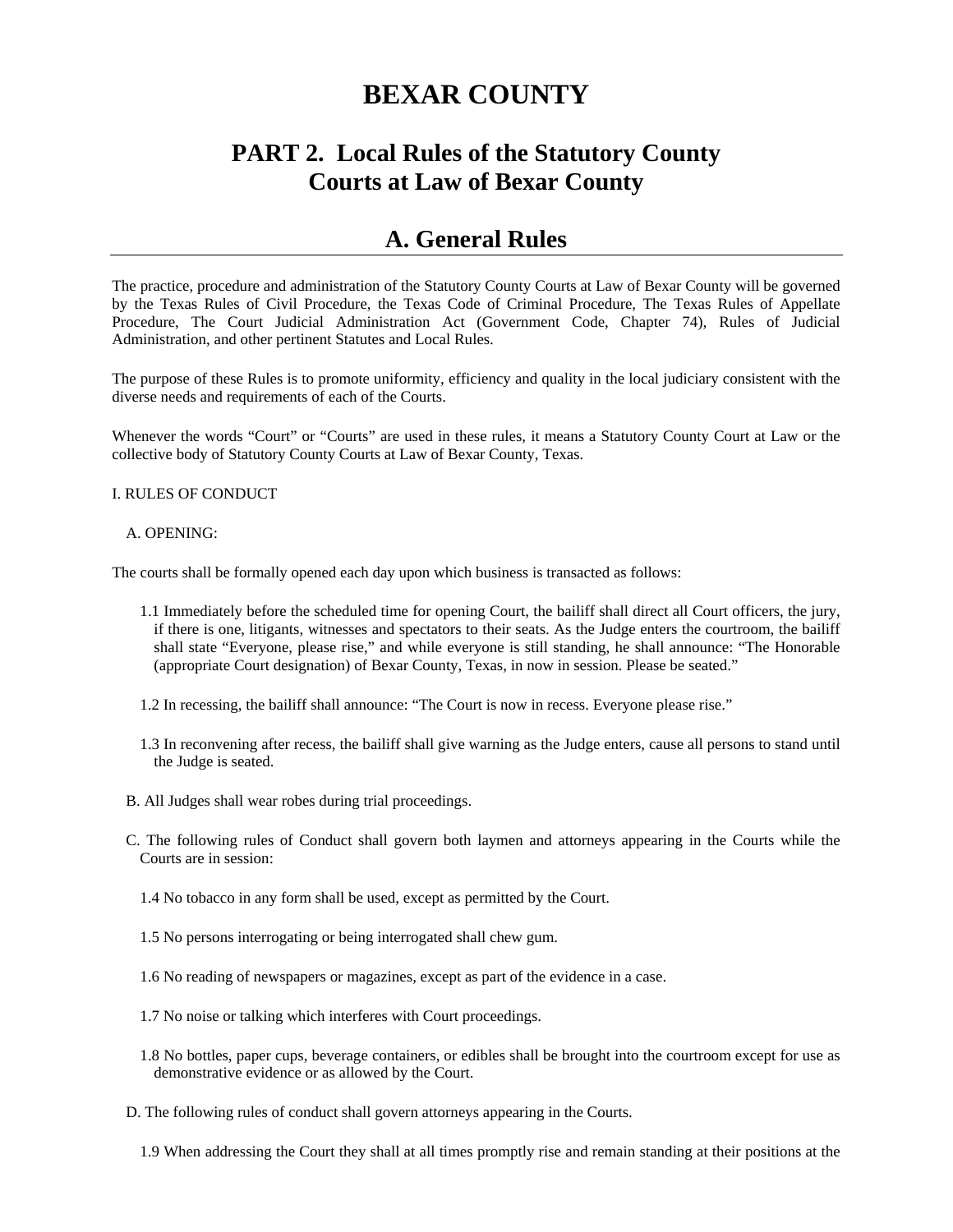counsel table, and shall not approach the bench except with permission or on request of the Court, and shall remain seated at the counsel table while interrogating the witness, excepts as may be necessary in the handling or display of exhibits or demonstrative evidence. Counsel may approach the witness after requesting, "may I approach the witness," and receiving the Courts' permission to do so.

- 1.10 Leaning on the bench will not be permitted. Addressing the Court in a confidential manner will not be permitted unless invited by the Court.
- 1.11 All lawyers and Court officials shall wear business attire while in attendance on the Court, providing judicial discretion may be exercised in extreme situations.
- 1.12 Lawyers shall advise their clients and witnesses of the formalities of the Court and obtain cooperation therewith, thereby avoiding embarrassment to the Court as well as to the layman.
- 1.13 Judges and opposing counsel should be respectfully addressed at all times. All objections and legal arguments by counsel shall be directed to the Judge and not to opposing counsel.
- 1.14 The Judges, the lawyers, and all other officers of the Court shall be prompt in attendance at all sessions. The Court's business should be dispatched as expeditiously as possible.
- 1.15 All attorneys practicing before the County Courts of Bexar County, Texas shall adhere to the terms of the Texas Lawyers creed.

#### II. GENERAL RULES OF ADMINISTRATION

#### A. COURT DIVISIONS

There shall be two (2) Divisions of the Courts.

- 2.1 The Civil Division presently consisting of County Courts at Law Numbers 2, 3, and 10.
- 2.2 The Criminal Division presently consisting of County Courts at Law Numbers 1, 4, 5, 6, 7, 8, 9, 11, 12, 13, 14, and 15.
- B. TIMES AND PLACES FOR HOLDING COURT:
	- 1. Court shall be held at such times as may be determined by the judge of each court.
	- 2. Court shall be held at the Bexar County Courthouse or the Bexar County Justice Center in Bexar County, Texas at the courtrooms provided by the county, or such other places as a judge may designate in his or her discretion.

# C. TIME STANDARDS FOR DISPOSITION OF CASES:

County Court at Law Judges will, as far as reasonably possible, ensure that all cases are brought to trial for final disposition in conformity with the following time standards:

1. Criminal Cases: Pursuant to Article, 32A.01, Code of Criminal Procedure, Insofar as is practicable, the trial of a criminal action shall be given preference over trials of civil cases, and the trial of a criminal action against a defendant who is detained in jail pending trial of the action shall be given preference over trials of other criminal actions.

# 2. Civil Cases:

- a) Civil Jury Cases within 18 months from appearance date.
- b) Civil Non-Jury Cases within 12 months from appearance date.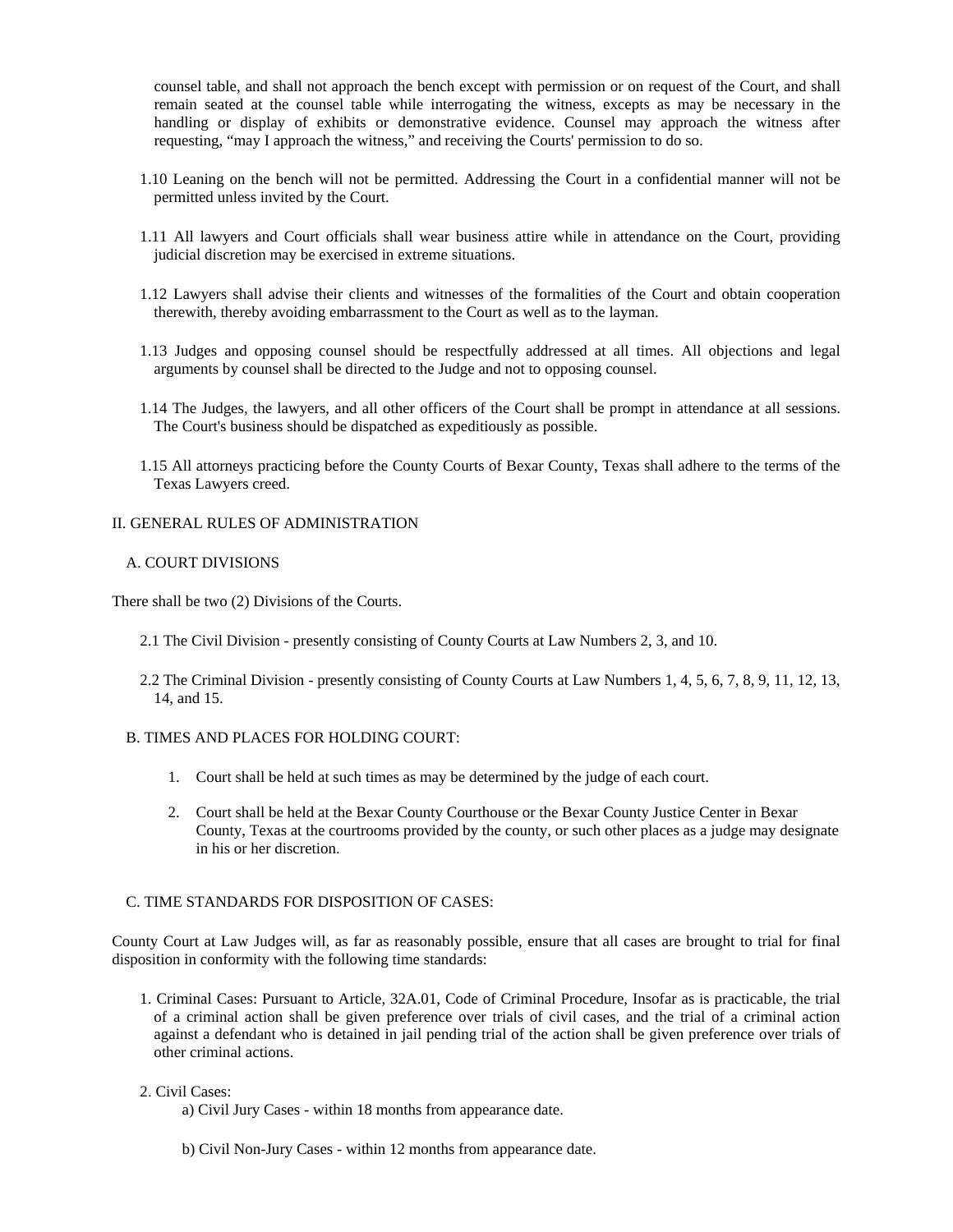3. Complex Cases: It is recognized that in especially complex cases or special circumstances it may not be possible to adhere to these standards.

#### III. MISCELLANEOUS RULES

#### A. VACATIONS

- 3.1 Attorneys who desire to take a vacation when they have civil or criminal hearings and/or trials already scheduled, must reset them by agreement pursuant to these rules or file and set a Motion for Continuance and obtain a ruling thereon from the Judge. Existing settings will not be dropped, postponed, or rescheduled solely on the basis of a vacation letter from and attorney to the Court or opposing counsel.
- 3.2 Attorneys who desire to take a vacation and prevent the scheduling of hearings and/or trials during their absence must so notify the Judge of each Court in writing at least 15 full days before the vacation begins.

# B. NOTICE

For the purpose of these rules, three (3) day notice means that three full working days must elapse between the day the responding attorney is served with the setting papers and the day of the scheduled hearing. Three weeks notice means that twenty-one (21) full calendar days (including working days, weekends, and holidays) must elapse between the day the responding attorney is served with the trial setting and the day of the scheduled trial. Thirty (30) days notice means that thirty (30) full calendar days (including working days, weekends, and holidays) must elapse between the day the responding attorney is served with the setting papers and the day of the scheduled hearing.

#### C. PHOTOGRAPHS AND TELEVISION

The taking of photographs or the televising or broadcasting of judicial proceedings in or from the courtroom or as close thereto as to disrupt the order and decorum thereof, either while the Court is in session or at recess, is prohibited, except as provided by the Code of Judicial Conduct.

# **B. CIVIL DIVISION**

#### I. PRESIDING JUDGE - CIVIL DIVISION

- A. Pursuant to Section 74.093 of the Government Code there is established a Presiding Judge (system) for the Civil Division.
- B. The Judges of Courts handling civil cases shall each serve as Presiding Judge for a term of one (1) calendar month on a successive rotating schedule to be determined by the Administrative Judge. Those Judges serving as Civil Presiding Judge shall sign a Joint Order publishing a Schedule of the terms of the Judges serving as the Presiding Civil Judge. This Schedule shall be posted in a conspicuous public place in each Court, and in the Civil and Criminal Sections of the Bexar County Clerk's Office.

C. DUTIES:

1.1 Recommend to the Administrative Judge the necessity of calling a meeting of the Judges of the Civil Division to discuss matters concerning the Civil Division.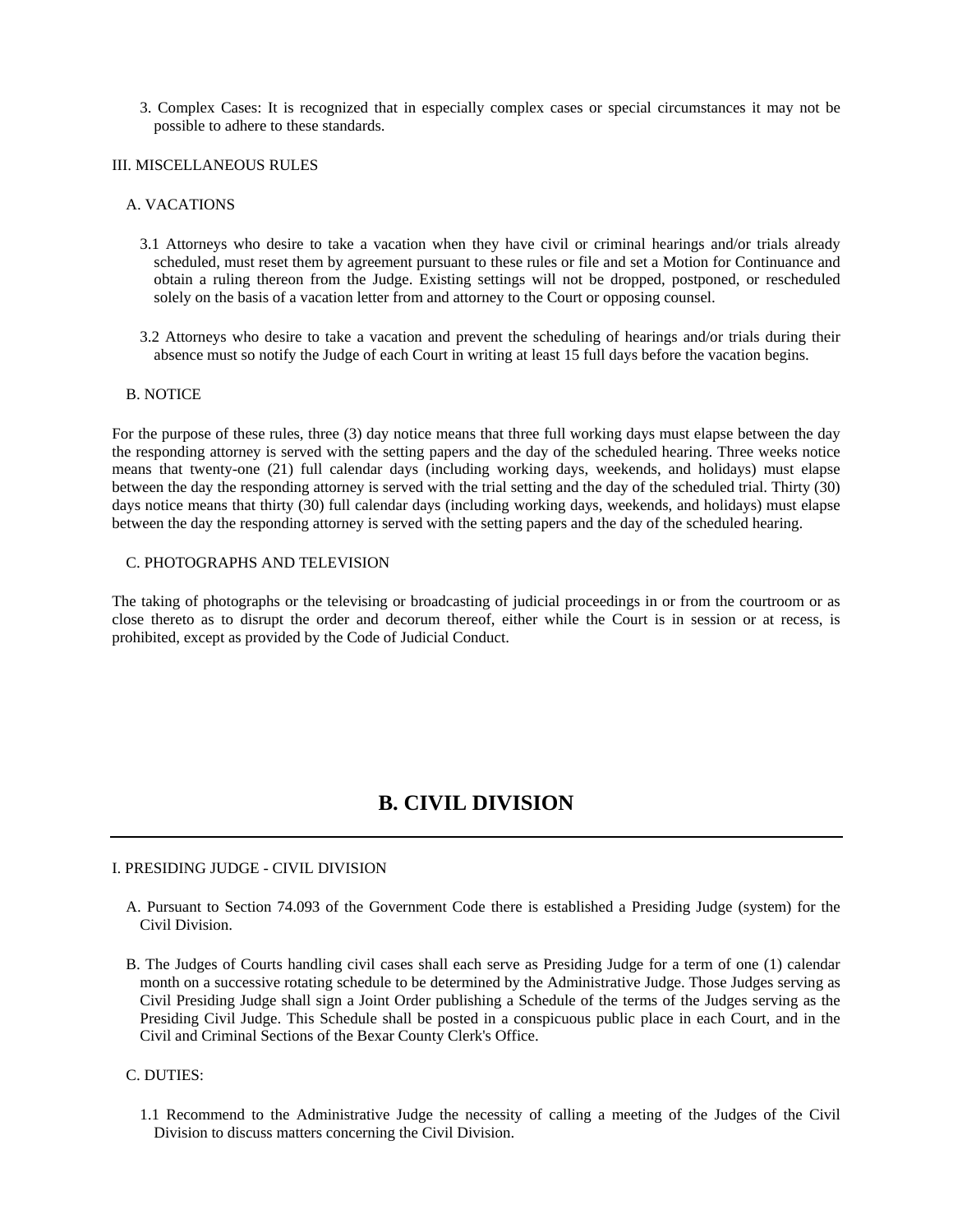- 1.2 Assist the Administrative Judge in those matters concerning the Civil Division, that may be delegated to him/her by the Administrative Judge.
- II. GENERAL RULES
	- A. The Presiding Judge shall maintain:
		- 2.1 A trial calendar; and
		- 2.2 A motion calendar.
	- B. All Fiats or Orders setting hearings on Motions, injunctions, receiverships, to show cause, etc., shall be set by the Presiding Judge. No setting shall be accepted by phone. The Fiats or Orders addressed by this rule may be signed by the Judge assigned to hear such matters or by the Presiding Judge. The official signature of the Judge can be denoted through an official impression designated by the Court and can be administered by the Court designee. Any official settings are unable to be abandoned without permission given by the Presiding Judge.
	- C. Attorneys or Guardians Ad Litem shall be appointed no less than one working day prior to the hearing on the suit. This requirement may be waived by the Presiding Judge or the Judge assigned to conduct the hearing.
	- D. Non-suits, dismissals, settlements or agreed judgments shall be called to the attention of the Civil Assignment Clerk. This notice may be oral or written, formal or informal. Such Notice shall be given the same day such action is taken.
	- E. All motions seeking withdrawal as Attorney of Record shall:
		- 2.3 Require a Court hearing unless
		- a) The withdrawal is agreed to by opposing counsel as indicated by approval and signature on the Order granting relief; or
		- b) Substitution of counsel is requested in the motion and provided in the Order.
		- 2.4 Said motions and any related pleading(s) shall contain certification that a copy of same has been mailed or delivered, pursuant to applicable notice requirements to the party(ies) represented by the attorney seeking withdrawal from the case and opposing counsel.
	- F. All instruments presented for a Judge's signature shall contain the following notation:

 $\frac{1}{2}$  , and the set of the set of the set of the set of the set of the set of the set of the set of the set of the set of the set of the set of the set of the set of the set of the set of the set of the set of the set

"Signed this  $\_\_\_\_\_\_\_\$  day of  $\_\_\_\_\_\_\_\$ .

Judge Presiding"

The original and all copies shall reflect the date presented for actual signing, and all copies shall be conformed by the Court Clerk.

G. The Texas Rules of Civil Procedure shall govern all proceedings herein described. The rights of party litigants are of paramount concern. Rules relating to setting, trial and continuance of cases on either the trial calendar or motion calendar shall be followed and enforced, particularly:

Rule 11, Agreement to be in writing

Rule 37, Additional Parties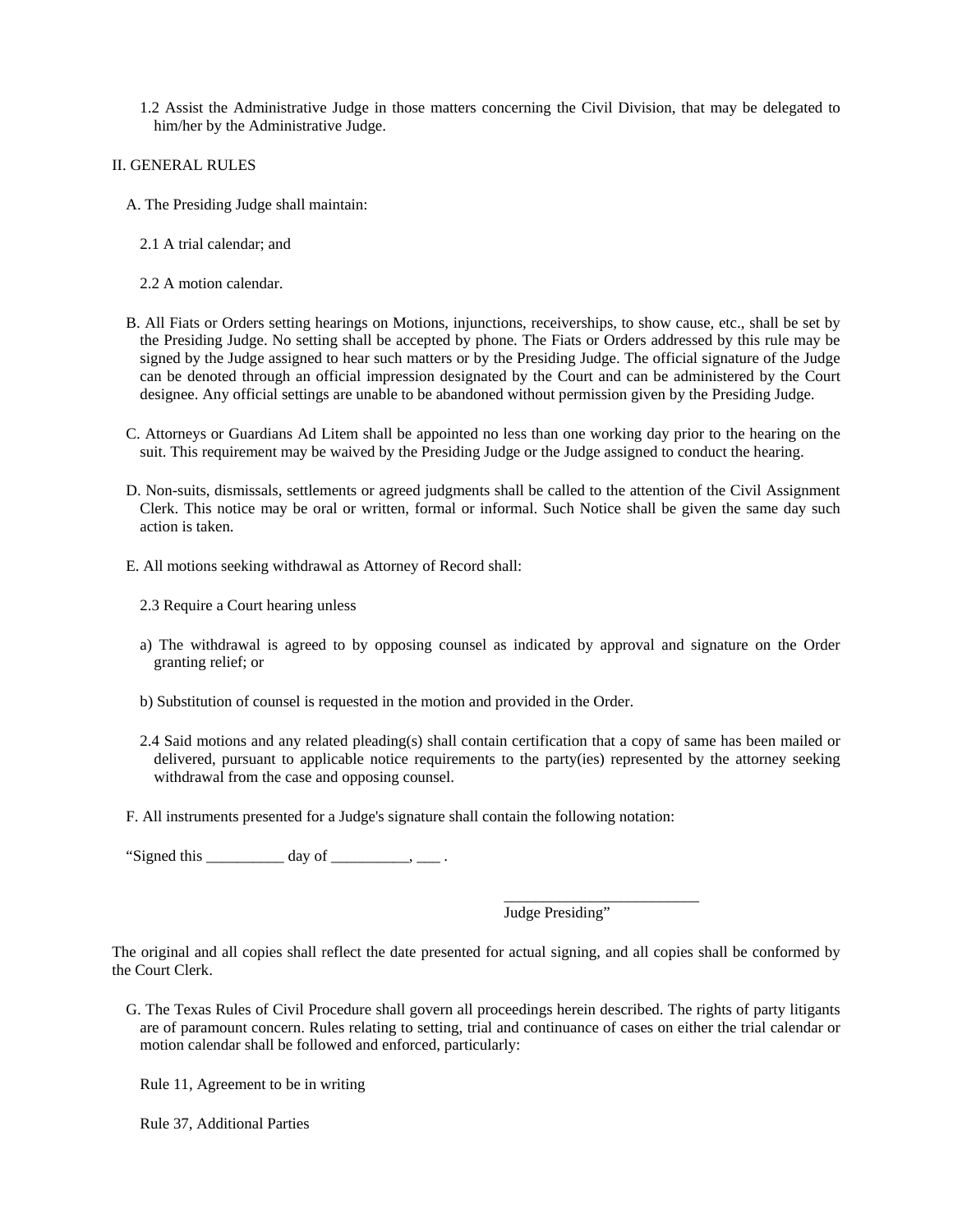Rule 63, Amendments

Rule 166-175, Pre--Trial Procedures

Rule 215-254, Continuances.

- H. All attorneys having conflicts with other Court settings and who will be late for docket call shall notify the Civil Assignment Clerk and opposing counsel of such conflict as soon as it becomes apparent, and shall state:
	- 1. The nature of the conflict;
	- 2. Where counsel may be reached;
	- 3. What announcement counsel wishes to make; and
	- 4. Time that Presiding Judge should expect counsel to personally appear.
- I. Lawyers practicing at the Bar in Bexar County shall be ever mindful that it is their individual duty to give their first attention to the setting and trial of cases previously set in these Courts. Causes of action or other matters in other jurisdictions shall not be an excuse, or reasonable ground, justifying a resetting or continuance of a case on a trial or motion calendar of the Courts in Bexar County, except as herein provided:
	- 1. If an attorney has a special setting outside of Bexar County, and notifies the Presiding Judge in writing of this setting at least ten (10) days prior to any pending setting on the trial calendar. Such written notice must state the date and place of the out-of-county setting. The Presiding Judge has the discretion to grant said attorney permission to participate in said out-of-county case. The Presiding Judge may continue said attorney's case to the next available setting date.
- J. In all civil cases all motions to set a case for trial shall contain a representation that the parties have previously mediated the case or the mediation shall take place prior to the date of trial. The exception to this rule would be in those cases where a motion has been filed to show that mediation is not applicable.
- K. Civil Presiding shall be held in the courtroom of County Court at Law No. 3 or County Court at Law No. 10 unless otherwise noted.

# III. ADMINISTRATIVE RESPONSIBILITIES

The Judge of a Court shall:

- 3.1 Diligently discharge the administrative responsibilities of the office.
- 3.2 Rule on a case within three months from the date the case is taken under advisement.
- 3.3 Request the Administrative Judge to assign another Judge from this administrative region to hear a motion relating to the recusal of the Judge from a case pending in the Court.
- 3.4 Utilize methods to expedite the disposition of cases on the docket which are consistent with the safeguarding of the rights of litigants. This includes adherence to firm trial dates and strict continuance policies.
- 3.5 All courtrooms are open to the public, provided space is available. In camera proceedings are an exception to this rule. The Judge may limit access to the courtroom if the Judge deems the public interest would be served by such action.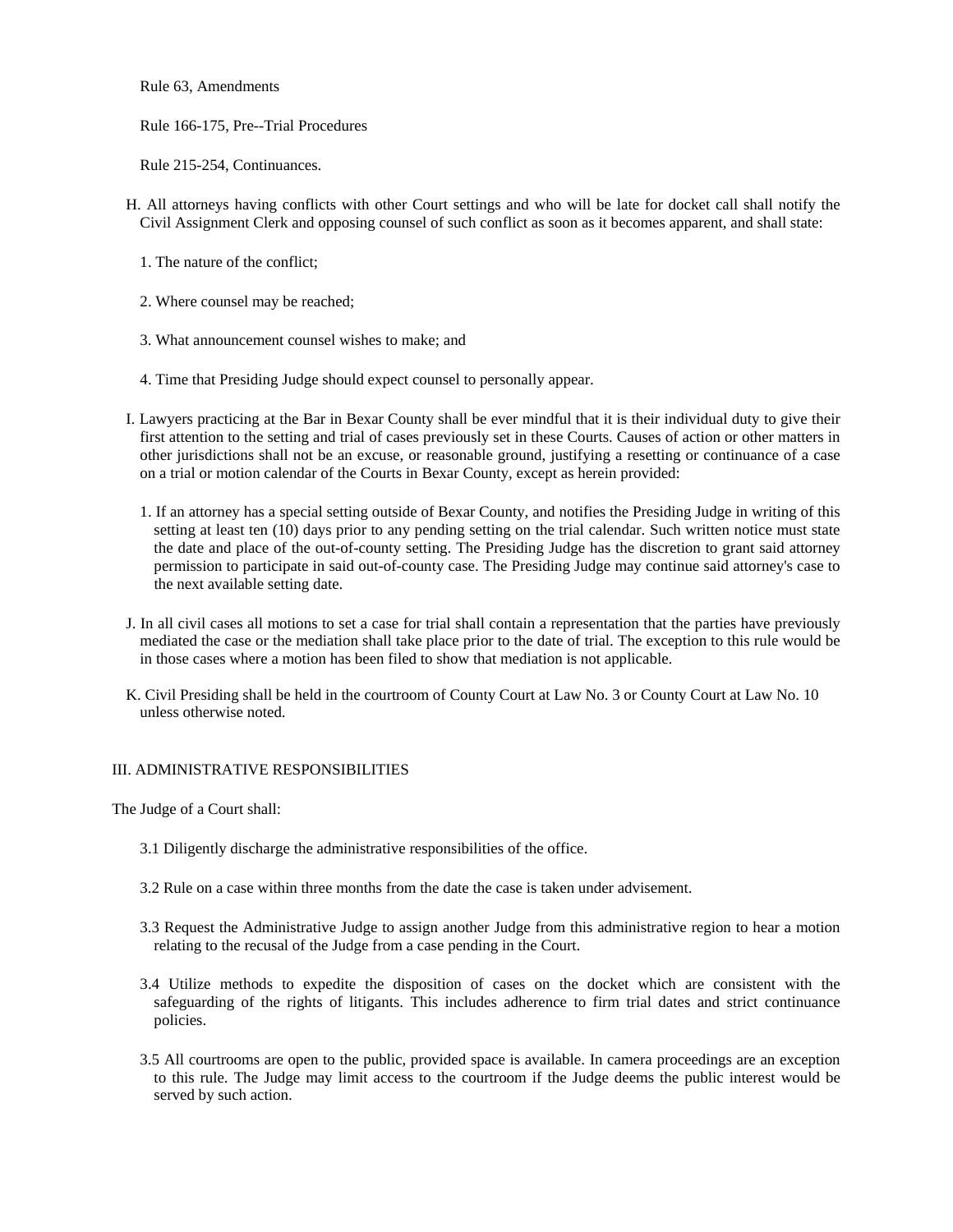# **C. CRIMINAL DIVISION**

#### I. PRESIDING JUDGE - CRIMINAL DIVISION

- A. Pursuant to Section 74.093 of the Government Code, there is established a Presiding Judge (system) for the Criminal Division.
- B. The Judges of the Courts of the Criminal Division shall each serve as Presiding Judge for a term of one (1) calendar month on a rotating schedule as determined by the Judges. This Schedule shall be posted in a conspicuous public place in each Court, and in the Civil and Criminal Sections of the Bexar County Clerk's Office.

#### C. DUTIES

- 1.1 Recommend to the Administrative Judge the necessity of calling a meeting of the Criminal Division Judges to discuss matters concerning the Division.
- 1.2 Assist the Administrative Judge in overseeing the jail population.
- 1.3 Assist the Administrative Judge in those matters concerning the Criminal Division that may be delegated to him/her by the Administrative Judge.

#### II. FILING OF COMPLAINTS AND INFORMATIONS\*

[FN\*] Hereinafter Complaints and Informations shall be referred to as Cs/Is plural - C/I singular.

- 2.1 Direct Filing all Cs/Is shall be filed by the County Clerk's central filing office in a Criminal Court on a rotting basis except as hereinafter provided in 2.3-2.6.
- 2.2 When a C/I is filed against two or more co-defendants, the Court in which the first C/I is filed shall receive, by filing or transfer, all Cs/Is against such co-defendants.
- 2.3 When several Cs/Is are filed against the same individual, the Court in which the first C/I is filed shall receive, by filing or transfer all such Cs/Is filed against said individual.
- 2.4 When a C/I is filed against an individual who is on misdemeanor probation, the Court which granted probations shall receive, by filing or transfer, such C/I.
- 2.5 When a C/I is filed against an individual who has a C/I pending in one Court, that Court shall receive by filing or transfer, the subsequent C/I.
- 2.6 When a C/I is filed against an individual who has a felony pending in one of the District Courts, the sister County Court to that District Court shall receive by filing or transfer, the subsequent C/I.
- 2.7 When a C/I is filed against an individual for a crime of Family Violence the Family Violence Court shall receive by filing or transfer the subsequent C/I
- 2.8 The transfers directed in these paragraphs shall be ordered and signed by the Administrative Judge or the Presiding Judge of the Criminal Division or the Judge of the Court in which the case to be transferred is originally filed.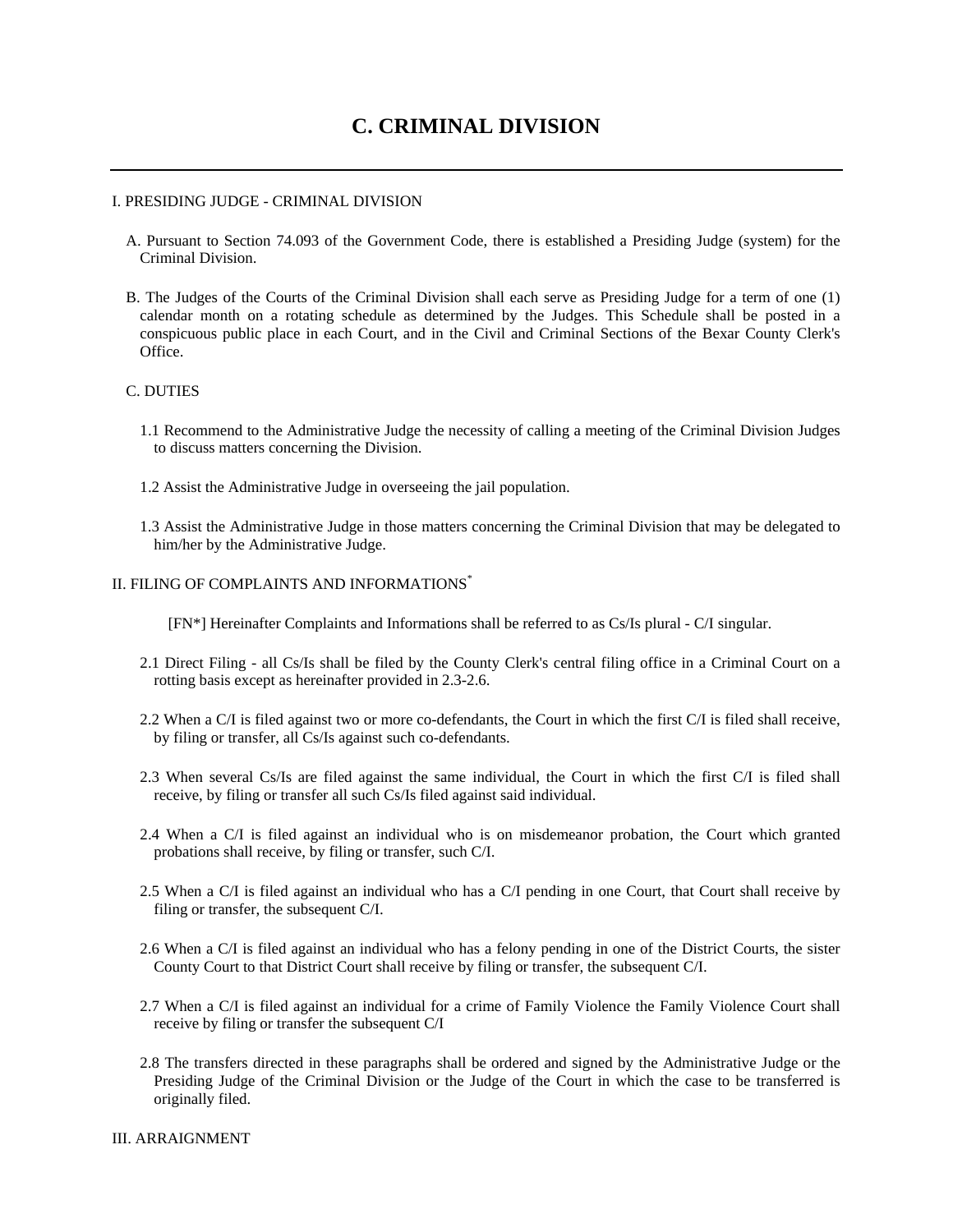Defendants may arraigned during a pre-trial hearing at docket call, or immediately prior to trial (guilty plea, bench or jury).

#### IV. COUNSEL

#### A. APPOINTMENT OF COUNSEL

- 4.1 The Bexar County Criminal Courts at Law plan for appointment of attorneys will be comprised of a data bank of attorneys who apply to take court appointments and are determined to meet certain qualification standards. Attorneys will not be entered into the system for misdemeanor appointments unless they meet all misdemeanor qualifications.
- 4.2 At magistration, if the defendant requests a court appointed attorney he/she will be referred to Pretrial Services for an interview to determine if they qualify financially. The defendant will be required to swear to the accuracy of the form and sign it. If the defendant declines an interview he/she will be asked to sign an affidavit to such effect.
- 4.3 If it is determined that the defendant falls within the indigency guidelines established by the County Court at Law Judges, Pre Trial Services will query the computer for the selection of an appointed attorney. The computer, using a rotational process, will select an appropriate attorney from the data base. In making the selection the computer will use several different pre set filters. Those filters will include date of last appointment, attorney availability, misdemeanor or felony offense, language requirements and pending cases with appointed counsel.
- 4.4 Upon selection by the computer, the attorney will receive instantaneous notification by both email and fax. That notification will include the name, address/location, phone number of the defendant as well as the SID, Case Number, charge, Court and arraignment date if applicable. Attorney information will automatically be transferred to the "C" page of the appropriate case file on the CJIS. The defendant will receive a print out with the name, address and phone number of the appointed attorney. The defendant will also receive a card to be mailed indicating the attorney did not contact them within the time constraints required by statute.
- 4.5 Each working day, the County Courts at Law Administration Office will print out a list of defendants and appointed attorneys. Additionally, the Administration Office will print out individually formatted appointment orders for each case. Those orders will be stamped with the signature of the Local Administrative Judge and delivered to the Criminal Central Filing for inclusion in the individual case file.
- 4.6 This process is applicable to those defendants who request an appointed attorney at magistration. Defendants who did not request an attorney at magistration but request one at arraignment can be sent to the Pretrial Services Satellite Office for interview and attorney appointment. As an alternative, the Judge can make the attorney appointment in court under 'interest of justice' criteria. If the appointment is made by the Judge in the interest of justice, the rationale for the appointment must be placed on the record.

#### B. WITHDRAWAL OR SUBSTITUTION OF COUNSEL

A lawyer who has entered an appearance and becomes counsel of record by being retained, or by appointment, may not withdraw as counsel of record except by permission of the Court.

# V. ISSUANCE OF CAPIAS (WARRANTS OF ARREST) OR SUMMONS - BAIL & FORFEITURE

# A. GENERALLY

- 5.1 No capias or summons shall issue except as authorized and directed by the Court.
- 5.2 When a person is arrested and in custody for a class A or B misdemeanor offense and a case is filed in a County Court at Law, the Clerk of the Court is authorized and directed to issue a capias instanter.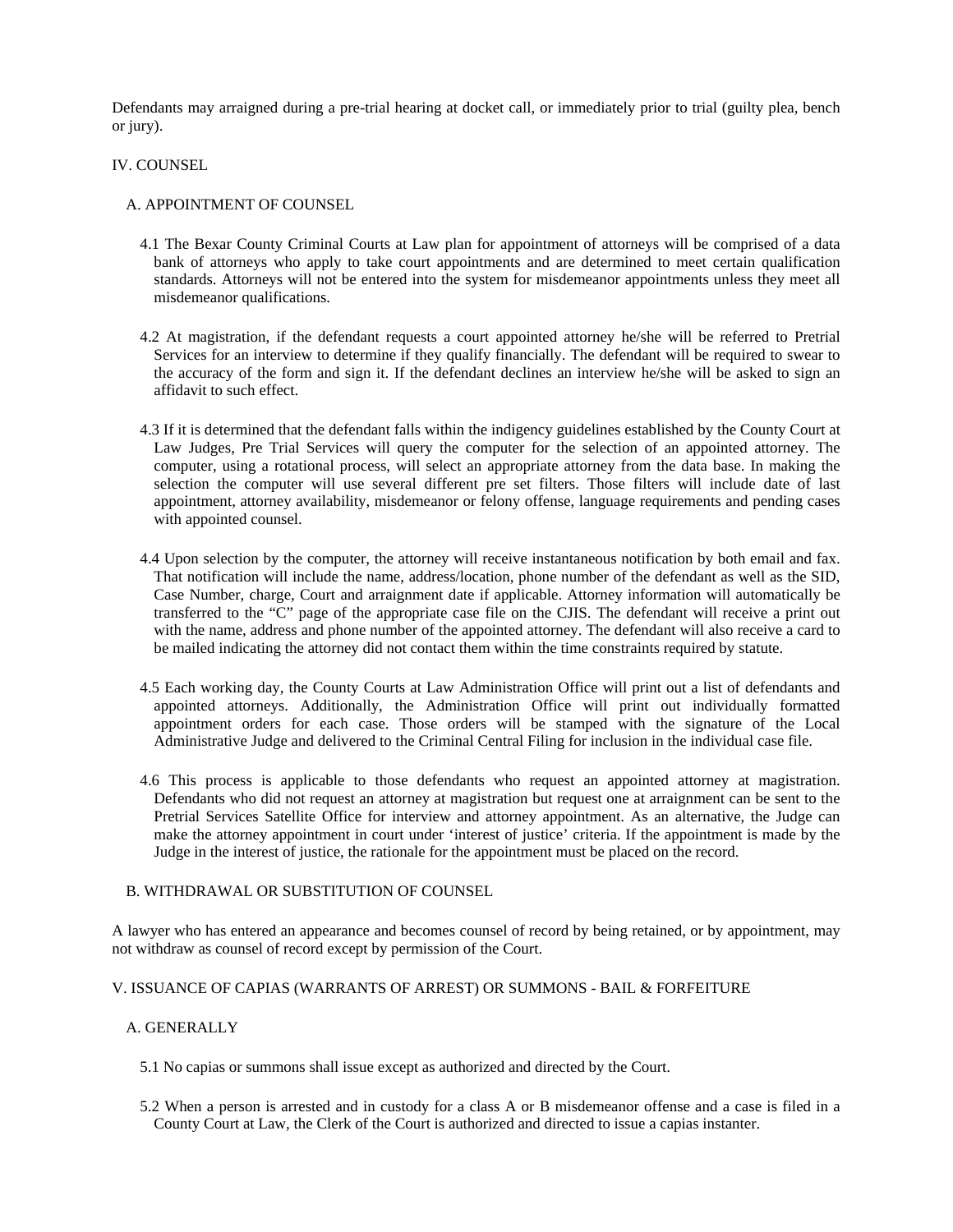- 5.3 Where a case is filed and the defendant is at large (a fugitive) and in felony reduction cases, the Court upon request of the attorney representing the State, may issue a summons.
- 5.4 The form of the summons and procedure shall follow Article 23.04, Texas Code of Criminal Procedure.
- B. BAIL BONDS AND FORFEITURES CAPIAS AFTER FORFEITURE.
	- 5.5 The amount of bail to be required shall be set after considering the rules contained in Article 17.15, Code of Criminal Procedure and Local Bond Schedules.
	- 5.6 Once the amount of the bail has been set, the amount shall not be raised or lowered except upon the Order of the Judge 5.7 Matters concerning bond forfeitures shall be governed by Chapter 22, Code of Criminal Procedure.
	- 5.8 Each Judge has the sole authority to declare a bond forfeiture or bond increase and issue a capias after forfeiture or warrant after bond increase in their respective Courts.
	- 5.9 When a Defendant fails to appear in Court, the Judge shall declare a bond forfeiture or bond increase by indicating the same on the Court's file (or the Court Clerk or the Coordinator may indicate the same so long as the judge approves said entry by writing his initials).
	- 5.10 The failure of the defendant to appear for Court plus the notation "bond forfeiture of (B/F) declared" or "bond increase or (B/I) declared" shall be entered into the computer on the day it is Ordered.
	- 5.11 The Clerk of the Court, unless otherwise instructed by the Judge, may wait ten (10) days before issuing a capias after bond forfeiture.
	- 5.12 In the event the Judge of the Court is absent, the Presiding Criminal Judge, Administrative Judge, or any other Judge of the County Courts at Law, in this sequence, shall have the authority to raise or lower the amount of bail set, declare or set aside a bond forfeiture and issue or recall any capias after forfeiture or any other capias issued by the absent Judge upon a showing of good cause.
	- 5.13 Computer entries by the Clerk concerning setting of bail, raising or lowering the amount of bail set, bond forfeitures, bond increases, setting aside bond forfeitures or bond increases and the issuance or recalling of a capias after forfeiture or any other capias by the Court are considered and extension of the Judge's Judicial authority, and no computer entry shall be made which supersedes, preempts, or countermands a Judge's Order.

### VI. PRE-TRIAL MOTIONS, HEARINGS, OTHER MATTERS

- 6.1 An application to the Court for an Order, whether in the form of a motion, plea or other form or request, unless presented during a hearing or trial, shall be made in writing, shall state the grounds therefore, shall set forth the relief or Order sought, and shall be filed and noted on the docket.
- 6.2 An application to the Court for an Order and notice of any hearing thereon not presented during a hearing or trial, shall be served upon the adverse party not less than three (3) days before the time specified for the hearing, unless otherwise provided by these rules or shortened by the Court.
- 6.3 Formal pre-trial hearings will be conducted in accordance with Article 28.01, Code of Criminal Procedure.
- 6.4 Other motions, pleadings and exceptions will be filed as provided in Chapter 28, Code of Criminal Procedure.
- 6.5 Transmission and receipt of documents or reports stored or created in digital electronic or facsimile form. Pursuant to Section 51.807, Government Code: The courts of a county may adopt local rules that govern the transmission and receipt of documents or reports stored or created in digital electronic or facsimile form and that provide for recognition of those documents as the original record for file or for evidentiary purposes.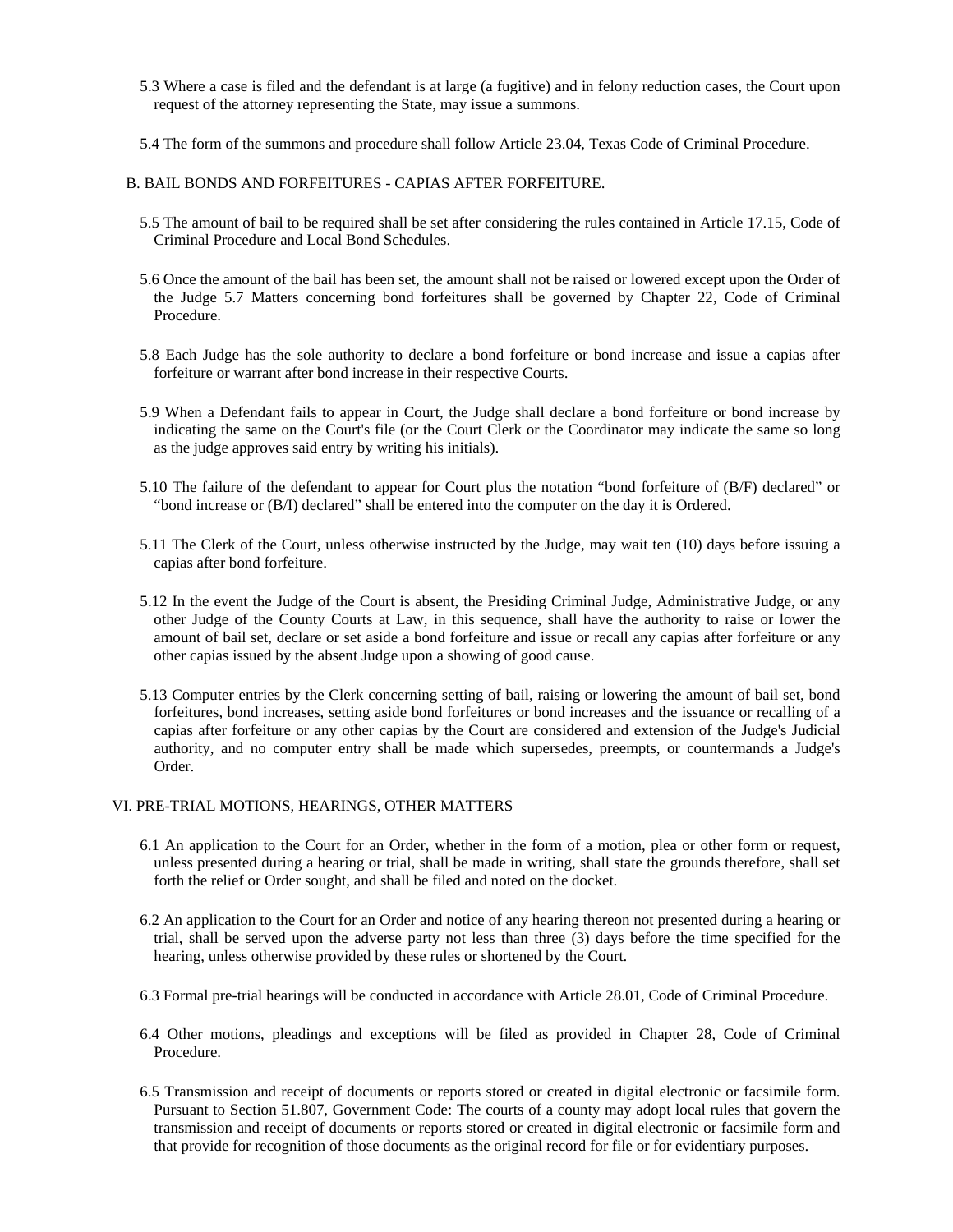#### VII. GUILTY PLEAS, NOLO CONTENDERE AND PLEA BARGAINS

Pleas of guilty and nolo contendere WILL be made in conformance with Article 26.13, Code of Criminal Procedure.

#### VIII. DOCKET CALLS AND ANNOUNCEMENTS

- 8.1 Attorneys and/or their clients shall appear in Court at the appointed time and make and "announcement." Neither the attorney or his client shall depart from the Court unless excused by the Court or if authorized by the Coordinator.
- 8.2 Attorneys who announce 'conferring' and are excused to confer with the State's attorney shall report the results of such conference back to the Court before departing or the noon recess, whichever comes first.
- 8.3 Attorneys who have conflicting settings or attorneys or unrepresented defendants who have good and sufficient reason for not appearing shall notify the respective Court Coordinator prior to 8:50 A.M. on that date. Those attorneys or unrepresented defendants who make such contact shall have until 5:00 P.M. the next working day to appear for a resetting. The Coordinator or other staff person who receives such contact shall notify the attorney or unrepresented defendant of the '5:00 P.M. next working day deadline' and after making appropriate notations on the case file, shall hold the file until 5:00 P.M. on the next working day. Should the attorney or unrepresented defendant not appear in accordance with this rule, the Court Coordinator, on the following working day, shall call this to the attention of the Court, who may Order any action it deems appropriate.

#### IX. SETTINGS, RESETS, MOTIONS FOR CONTINUANCE

- 9.1 Each Judge has the sole authority to set cases in the Court.
- 9.2 Motions for continuance will be governed by Chapter 29, Code of Criminal Procedure.
- 9.3 Request for resets and postponements will be acted upon only by the Court, or as otherwise provided in 9.4 below.
- 9.4 The Court Coordinator in each Court is responsible for managing the Court's docket within the policies set by the Judge in that Court.

The Court Coordinator may reset a case in the following circumstances:

- (1) The Court receives a letter, in compliance with Local Rules, notifying the Court that the attorney will be unavailable, this notification should include the defendant's name, cause number and an explanation of the reason for unavailability.
- (2) The Court receives notice that the attorney is unavailable due to a trial in another Court, this notification shall state the Court in which the attorney is in trial, the style of the case which they are trying and the date the trial is to begin.
- (3) The Court is notified that the attorney is ill.
- 9.5 The Court's file shall indicate a reset by the Judge's written Order on the file or an authorized entry by the Court staff initialed by the Judge 9.6 To obtain a reset, the defendant representing himself or the attorney for a defendant shall appear in person to complete a reset form. No case may be reset unless authorized by the Court.
- 9.7 Computer entries by the Clerk concerning the Court's actions on Motions for Continuance, resets or postponements are considered an extension of the Judges' judicial authority and no computer entry shall be made which supersedes, preempts or countermands the Judge's action.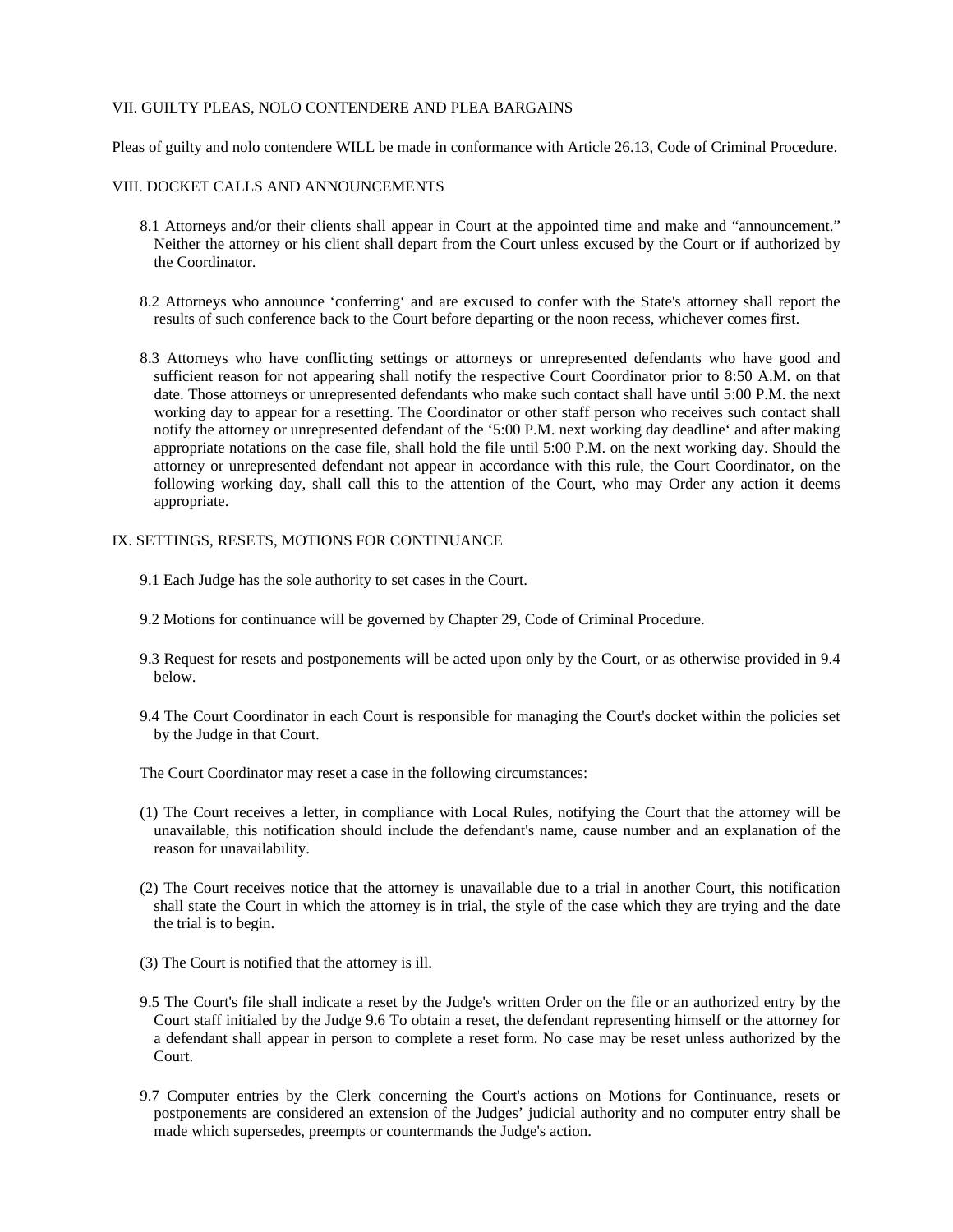9.8 In the event the Judge of the Court is unavailable, the Presiding Criminal Judge, Administrative Judge or any other Judge of a County Court at Law, in this sequence, shall have the authority to act on Motions for Continuance, settings, and resetting cases of the absent Judge upon good cause showing.

#### X. TRIAL MATTERS

- 10.1 Pursuant to Article 33.03, Code of Criminal Procedure, the defendant must be personally present at the trial ... in all cases of misdemeanor when the punishment or any part thereof is imprisonment in jail; provided, however, that in all cases, when the defendant voluntarily absents himself after pleading to the indictment or information, or after the jury has been selected when trial is before a jury, the trial may proceed to its conclusion. When the record in the appellate court shows that the defendant was present at the commencement, or any portion of the trial, it shall be presumed in the absence of all evidence in the record to the contrary that he was present during the whole trial. Provided, however, that the presence of the defendant shall not be required at the hearing on the motion for new trial in any misdemeanor case.
- 10.2 Texas Rules of Evidence will govern matter pertaining to witnesses and evidence.
- 10.3 Jury selection and voir dire will be in accord with Chapter 33, 34 and 35 of the Code of Criminal Procedure.
- 10.4 Applications for probation and deferred adjudication will be submitted in accordance with Article 42.12, Code of Criminal Procedure.
- 10.5 Pre-sentence reports, when requested by the Court, will be processed as provided in Article 42.12, Code of Criminal Procedure.
- 10.6 Judgments will be prepared as required by Article 42.01, Code of Criminal Procedure.
- 10.7 Motions to revoke probation and to proceed to adjudication will be conducted in accordance with the requirements of Article 42.12, Code of Criminal Procedure.
- 10.8 Applications and proceedings pertaining to Writs of Habeas Corpus will be conducted in accordance with Chapter 11, Code of Criminal Procedure.
- 10.9 Only the Judge of the Court has authority to amend, vacate or set aside any judgment, order or computer entry of the Court. Upon a Judge's absence, the Presiding Criminal Judge, Administrative Judge, or any other County Court at Law Judge, in this sequence shall act for the absent Judge upon good cause shown.

# XI. JUDGMENTS NISI

#### A. SETTING ASIDE JUDGMENTS NISI

- 11.1 A judgment nisi shall not be set aside except by Order of the Judge.
- 11.2 All motions to set aside judgments nisi must be presented to the Court in written form setting out the cause relied upon by the movant.
- 11.3 A copy of the Motion to set aside judgment nisi must be served upon the attorney for the State according to the Texas Rules of Civil Procedure.
- 11.4 I a hearing is required, it shall be called to the attention of the Court so that the cause may be set upon the Court's docket.

# B. DOCKET

11.5 The judgment nisi docket shall be conducted and called in the given Presiding Criminal Court.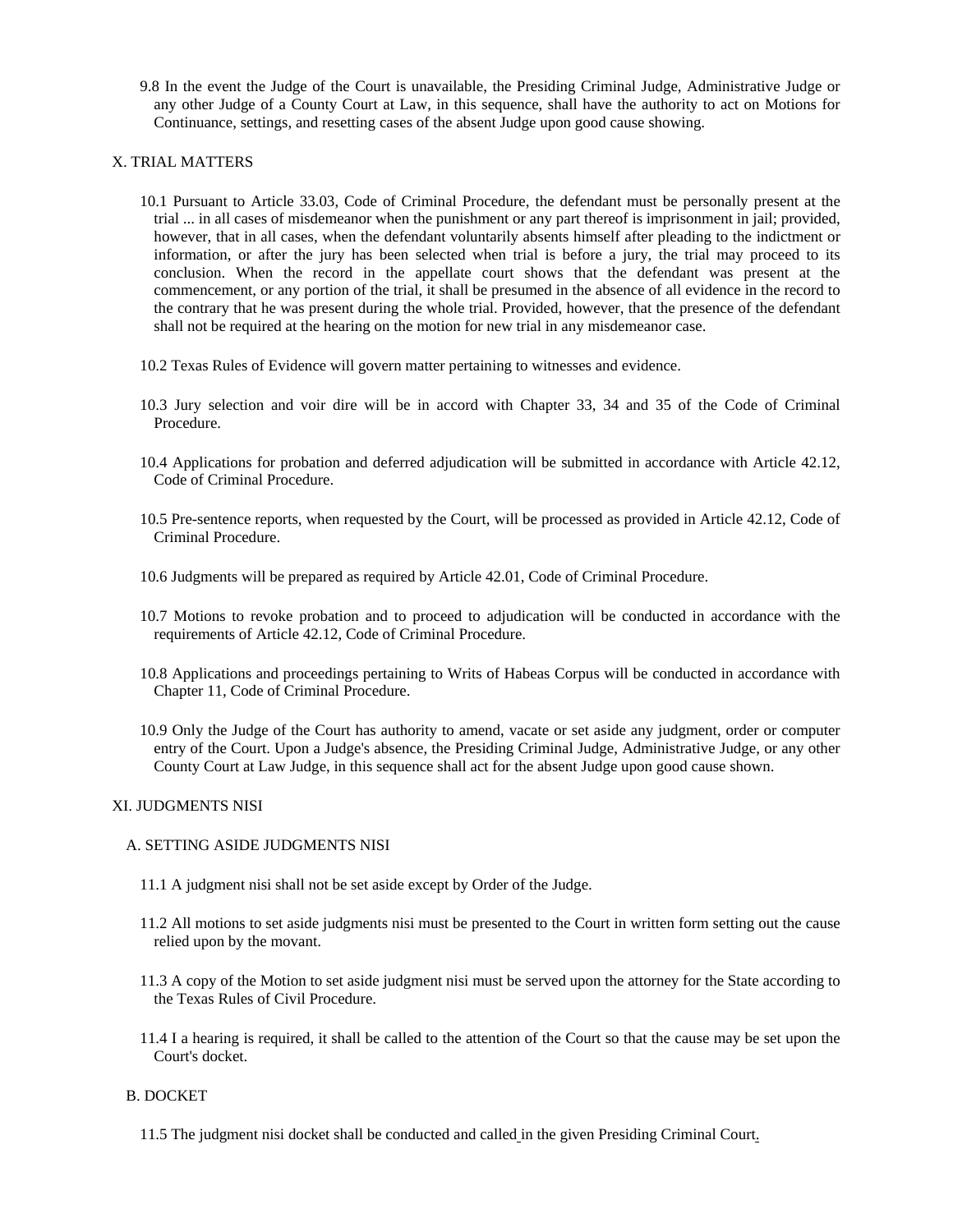#### XII. APPEALS FROM JUSTICE OF THE PEACE COURTS

- 12.1. Notwithstanding the County Court at Law to which a case is appealed in the Appeal bond, all appealed cases shall initially be docketed on an arraignment docket in the Presiding Criminal Court.
- 12.2 At the Arraignment Docket, the various prosecutors and defense attorneys shall confer and attempt to settle as many of their respective cases as possible without trial.
- 12.3 All contested pre-trial motions to quash the complaint and other contested pre-trial motions shall be presented to the arraigning Presiding Judge for ruling.
- 12.4 Should a trail be requested the case will be set by the Court as soon as is practical.

#### XIII. APPEALS FROM MUNICIPAL COURTS

13.1 County Courts at Law No. 2, 3 and 10 are presently designated as the Arraignment Courts for Municipal Court Appeals. The call of the Arraignment Docket may be alternated between these three Courts. The term or length of the alternated period for each Court shall be determined by Judges of these Courts.

#### XIV. AUXILIARY COURT #1 (PRISONERS)

Auxiliary Court #1 is established for the sole purpose of disposition of jail cases as quickly and efficiently as possible in accordance with the rights and privileges accorded by the Constitution and Laws of the State of Texas and the United States.

- 14.1 The docket for Auxiliary Court will be scheduled by the County Court Administrator with the approval of the Administrative Judge 14.2 The prisoner assignments shall be prepared by the Court Coordinator in each individual court. The list of prisoners assigned to Auxiliary Court #1 shall be provided to Auxiliary Court #1 Court Coordinator pursuant to the schedule provided by the County Court Administrator.
- 14.3 Rules concerning the daily operation of Auxiliary Court #1 shall be prepared, as necessary, by the Administrative Judge.

#### X. MISCELLANEOUS MATTERS

15.1 Criminal cases pending and their settings in the County Courts at Law of Bexar County shall take priority over out-of-county, Civil and Criminal County Court at Law settings and all Justice of the Peace Municipal Court settings.

# **D. ADMINISTRATIVE RULES**

# I. PLAN FOR MANAGEMENT OF JURIES ADOPTED BY REFERENCE

Petit juries will be managed in accordance with the plan submitted by the District Judges to Commissioners Court and adopted by them. That plan is hereby adopted and incorporated into these rules. Juries will be specifically managed as provided in Government Codes, Sections 62.011, 62.016, 62.062, 62.018 and 62.019, together with other judicial directions and Orders.

#### II. ABSENCE OF JUDGES

2.1 The Judge of Statutory County Courts at Law may take personal vacation at any time during the year. Such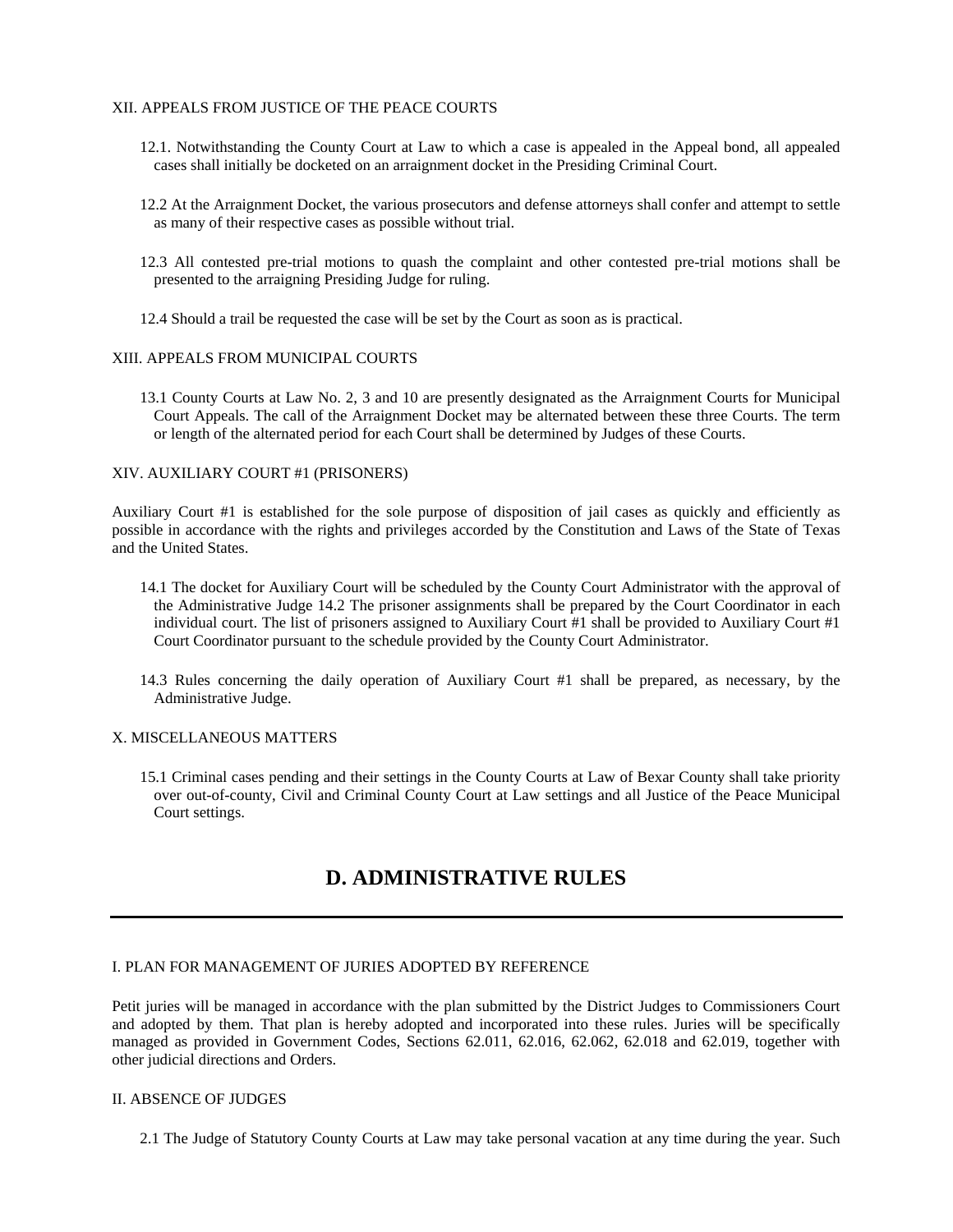vacation should be coordinated with the Administrative Judge, and the County Court Administrator, so that there are a sufficient number of Count Court Judges in the County at all times to handle its Judicial business.

- 2.2 Normally vacations will be limited to a calendar month or 21 working days per annum.
- 2.3 The Judges may take such sick leave as is essential for their health and well being.
- 2.4 Attendance at Judicial Conferences is considered an official duty and as court time. However it is requested that such attendance be coordinated with the Administrative Judge, and the County Court Administrator. Attendance at additional educational programs and seminars should likewise be coordinated with the Administrative Judge, and the County Court Administrator.
- 2.5 Military leave would not be included in normal vacation time. However, it is requested that such leave be coordinated with the Administrative Judge, and the County Court Administrator so that there are a sufficient number of County Court Judges in the County at all times to handle its Judicial business.
- 2.6 Extended absences for other reasons should likewise be coordinated with the Administrative Judge, and the County Court Administrator, so that there are sufficient Judges in the County at all times to handle its judicial business.

#### III. NON-JUDICIAL PERSONNEL

#### A. DEFINITIONS

- 3.1 In these rules, the term 'non-judicial personnel: means those persons who work directly or indirectly for the Judiciary and who are hired, directly or indirectly, by the Judiciary including, but not limited to: Official Court Reporters, additional Official Court Reporters, Court Administrators, Court Coordinators, staff of Court Administration and others so employed and hired.
- 3.2 County Court staff employees subject to the Bexar Count "Personnel Rules" who work under the Judge's direct supervision including clerks, and others assigned to the Court.

#### B. QUALIFICATIONS

- 3.3 The qualifications for those positions set out in III. A. 3.1 shall be those set forth in the pertinent statutes, in approved job descriptions or in official Joint Court Orders.
- 3.4 The qualifications for those positions set out in III. A. 3.2 shall be those set forth in the Bexar County Clerks "Job Descriptions" and the Bexar County "Personnel Rules."

#### C. CONDUCT OF NON-JUDICIAL PERSONNEL

3.5 Non-Judicial Personnel should observe the standards of decorum and conduct set forth in the Code of Judicial Conduct.

# IV. COURT ADMINISTRATION SYSTEM FOR THE COUNTY COURTS AT LAW

The County Courts at Law will have a Court Administrations System consisting of a Court Administrator in accordance with 75.401 of the Government Code, appropriate staff and a coordinator in each County Court at Law.

#### V. PROCEDURE FOR ADOPTION AND AMENDMENT

#### A. ADOPTION OF RULES

Adoption of these rules shall be by a majority of the Statutory County Court at Law Judges of Bexar County at a special meeting expressly called for that purpose by the Administrative Judge.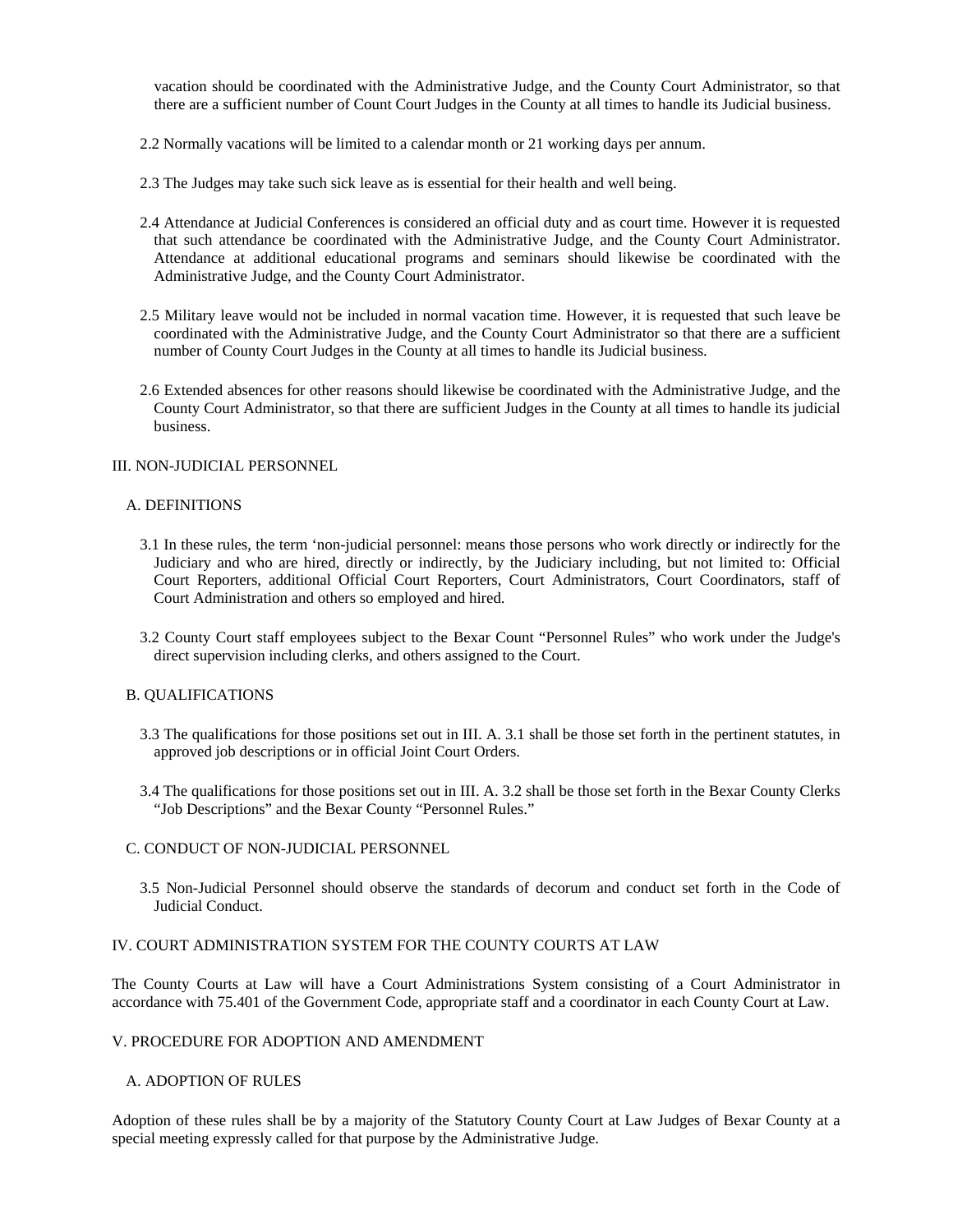- 5.1 The proposed rules shall be posted by providing written copies thereof to each Judge at least ten (10) days before the meeting.
- 5.2 Notice of the meeting shall be in writing and delivered five (5) days prior to the meeting.
- 5.3 The Judges may vote on the adoption of the rules by proxy. However, the proxy shall be in writing given to a named Judge or the Administrative Judge.
- 5.4 If a majority of the Judges of the Courts fail to adopt the proposed rules, then there may be a second called meeting to consider the same or modified proposed rules in accordance with the procedures set forth above.

#### B. ADOPTION BY THE LOCAL ADMINISTRATIVE JUDGE

If the rules are not adopted by a majority of the Judges at the second call or if there be no second call, then the Administrative Judge may and should promulgate rules in accordance with the authority contained in Government Codes 74.0911 and 74.093.

#### C. AMENDMENTS

- 5.5 Parts A and D of these Rules may be amended in the same manner as is provided for adoption of these Rules under V. A (supra).
- 5.6 Parts B and C of these Rules may be amended at a meeting called by the Administrative Judge for the purpose by a majority of the judges within a division. Judges from other divisions may attend such a meeting, they may be heard, but may not vote on any amendment. The notice and procedural requirements set forth under Rule V. A. shall apply to any such proposal to amend Parts B and C of these rules.

#### D. NOTICE AND PUBLICATION OF RULES

Upon adoption of the Rules by either a majority of the Judges or promulgated by the Administrative Judge, the Rules shall be printed and made available to all Judges and non-judicial personnel and shall be binding thereon. Thereafter, the Rules shall be printed and submitted, as required, to the Supreme Court of Texas for subsequent approval and publication.

#### VI. LOCAL ADMINISTRATIVE JUDGE

- A. POWERS, BOARDS -- COMMITTEES, ABSENCE
	- 6.1 The local Administrative Judge shall have all the necessary powers, both express and implied, to execute, implement and perform the duties set forth in the Government Code, Chapter 74, the Supreme Court Rules of Judicial Administration and the Rules promulgated by the Regional Presiding Judge.
	- 6.2 The Administrative Judge shall be chairman, ex-officio, of all judicial boards created by statute unless otherwise indicated. The Administrative Judge shall be ex-officio member of all standing, ad hoc and special committees.
	- 6.3 When absent the duties and powers of the Administrative Judge shall devolve upon and be exercised by the Presiding Civil or Criminal Judge in their respective areas or responsibility.

#### VII. ELECTION OF THE ADMINISTRATIVE JUDGE

- 7.1 Election Day shall be held on the first Friday of December in the year prior to the expiration of the term of the incumbent Administrative Judge (hereafter referred to and "The Administrative Judge").
- 7.2 On Election Day, the Administrative Judge shall call and preside over a meeting of the Judges of the Courts